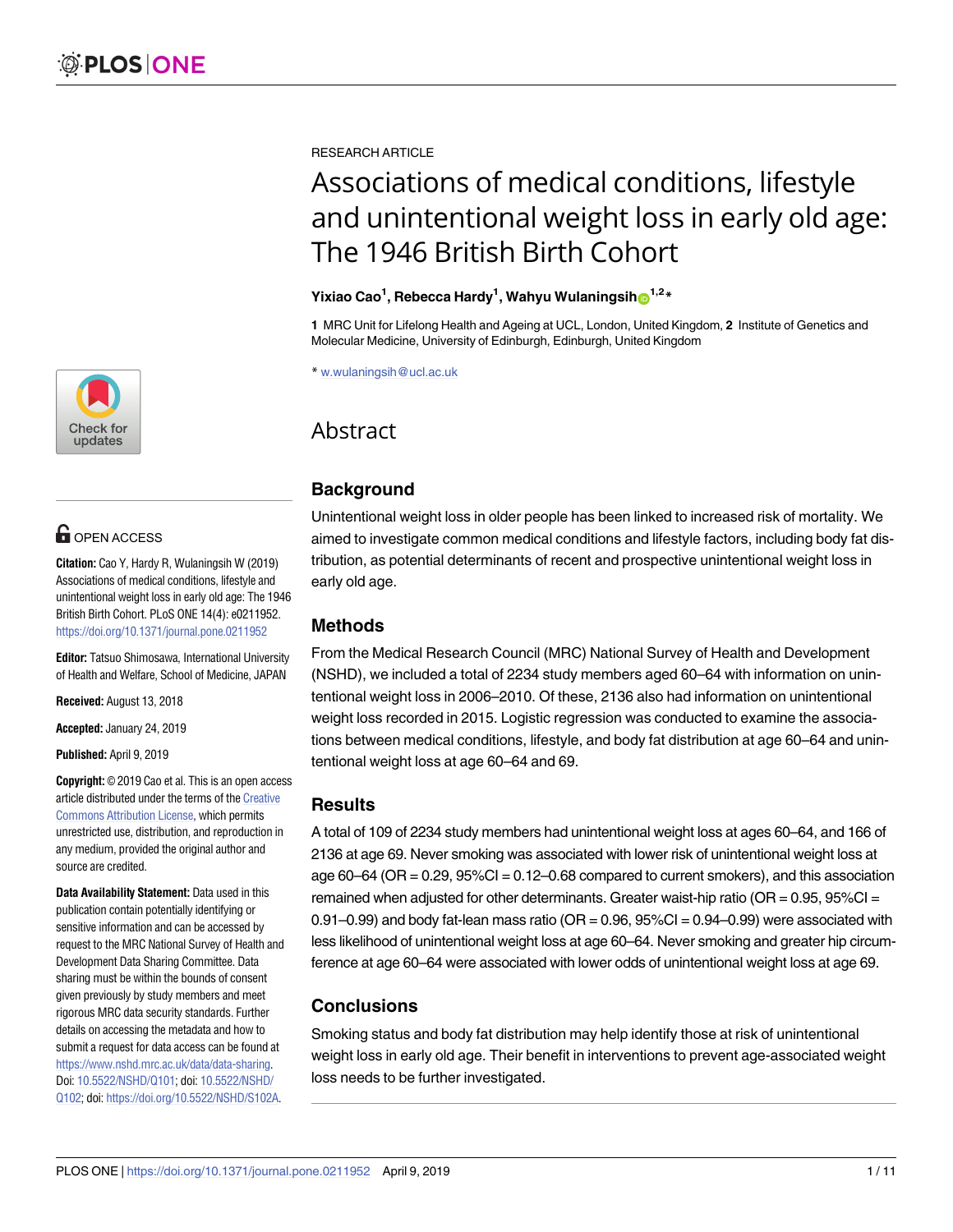<span id="page-1-0"></span>**Funding:** This work was supported by the UK Medical Research Council which provides core funding for the MRC National Survey of Health and Development and R.H. [MC\_UU\_12019/2] and [MC\_UU\_12019/1 and 12019/4]. The MRC had no role in the design, execution, analysis and interpretation of data, or writing of the study.

**Competing interests:** The authors have declared that no competing interests exist.

### **Introduction**

Unintentional weight loss is a common phenomenon occurring in 15–20% of older adults aged 65 and above[\[1,](#page-9-0) [2\]](#page-9-0). Some studies reported that excess unintentional weight loss was associated with adverse clinical consequences such as functional decline, infections, and decubitus ulcers [[1](#page-9-0), [3\]](#page-9-0). Rapid unintentional weight loss may also be an indication of advanced progression of illness [\[4\]](#page-9-0). Accumulating evidence shows unintentional weight loss to be associated with increased risk of all-cause mortality[\[2,](#page-9-0)  $5-7$  $5-7$ ], compared with intentional weight loss or weight stability[5].

There is no unanimous definition of unintentional weight loss. Unintentional weight loss is, however, generally accepted as an involuntary decline in total body weight, emphasising a condition without any clear reason, and excluding the expected weight loss as a result of treatment or illness[\[3,](#page-9-0) [5\]](#page-9-0). Some studies defined problematic weight loss as a 5% loss in actual body weight in 30 days and a 10% loss in 6 months[\[8,](#page-9-0) [9](#page-9-0)], whereas Gaddey & Holder (2014) defined it as more than a 5% reduction in body weight within 6 to 12 months[\[1](#page-9-0)]. Clay (2001) found that residents in nursing facilities exceeding a 5 lb unintentional weight loss should be considered unhealthy $[10]$  $[10]$  $[10]$ . However, an involuntary 10 lb weight loss in the past year is part of the Freid index for frailty which has been linked with mortality[\[11\]](#page-9-0), and which has, therefore, been used in many studies in older people.

Medical conditions such as cardiovascular disease (CVD), diabetes and cancer may precede unintentional weight loss at old ages[\[5](#page-9-0), [7\]](#page-9-0). For example, Wannamethee et al. (2005) prospectively studied 7735 British men aged 56 to 75 years[\[7\]](#page-9-0) and showed that 38% patients with CVD reported unintentional weight loss whereas 26% did not experience weight change. This study also showed that 10% of those with cancer and 11% with diabetes experienced unintentional weight loss[\[5](#page-9-0)]. A similar study estimated that cancer results in unintentional weight loss in at least 5% of patients [\[12](#page-9-0)]. However, observational studies have shown that in as many as 25% of cases of unintentional weight loss, no identifiable cause is found despite extensive investigations[\[2,](#page-9-0) [9\]](#page-9-0).

The role of modifiable lifestyle factors in unintentional weight loss is less clear. Physical activity has been associated with intentional weight loss[\[7](#page-9-0), [13](#page-9-0)], for example, walking with an energy expenditure of 2500kcal/week was an effective intervention to promote weight loss [\[13\]](#page-9-0), but it is unknown how physical activity is associated with unintentional weight loss. Similarly, smoking cessation has been documented in research to be inversely associated with weight gain [\[14\]](#page-9-0), and smokers have been found to weigh less than non-smokers on average [[15\]](#page-10-0) and more likely to experience unintentional weight loss than weight gain[[7\]](#page-9-0). In one study, compared with individuals who experienced intentional weight loss, those who lost weight unintentionally were more likely to be of lower social class, be current smokers, and less physically activie and have higher rates of cancer and respiratory diseases[[16](#page-10-0)].

Almost all studies investigating unintentional weight loss focused on those older than 65 years. Understanding the determinants of the phenomenon in early old age prior to age 65 may provide insight into potential prevention measures. Therefore, we used data from the Medical Research Council (MRC) National Survey of Health and Development (NSHD), which provides information about developmental and environmental influences from birth through to early old age, and enabled us to investigate the extent of unintentional weight loss in early old age and its determinants, particularly medical conditions and lifestyle factors as well as body fat distribution.

### **Materials and methods**

#### **Study sample**

The Medical Research Council (MRC) National Survey of Health and Development (NSHD) is a socially stratified sample of 5326 singleton births delivered during one week in March 1946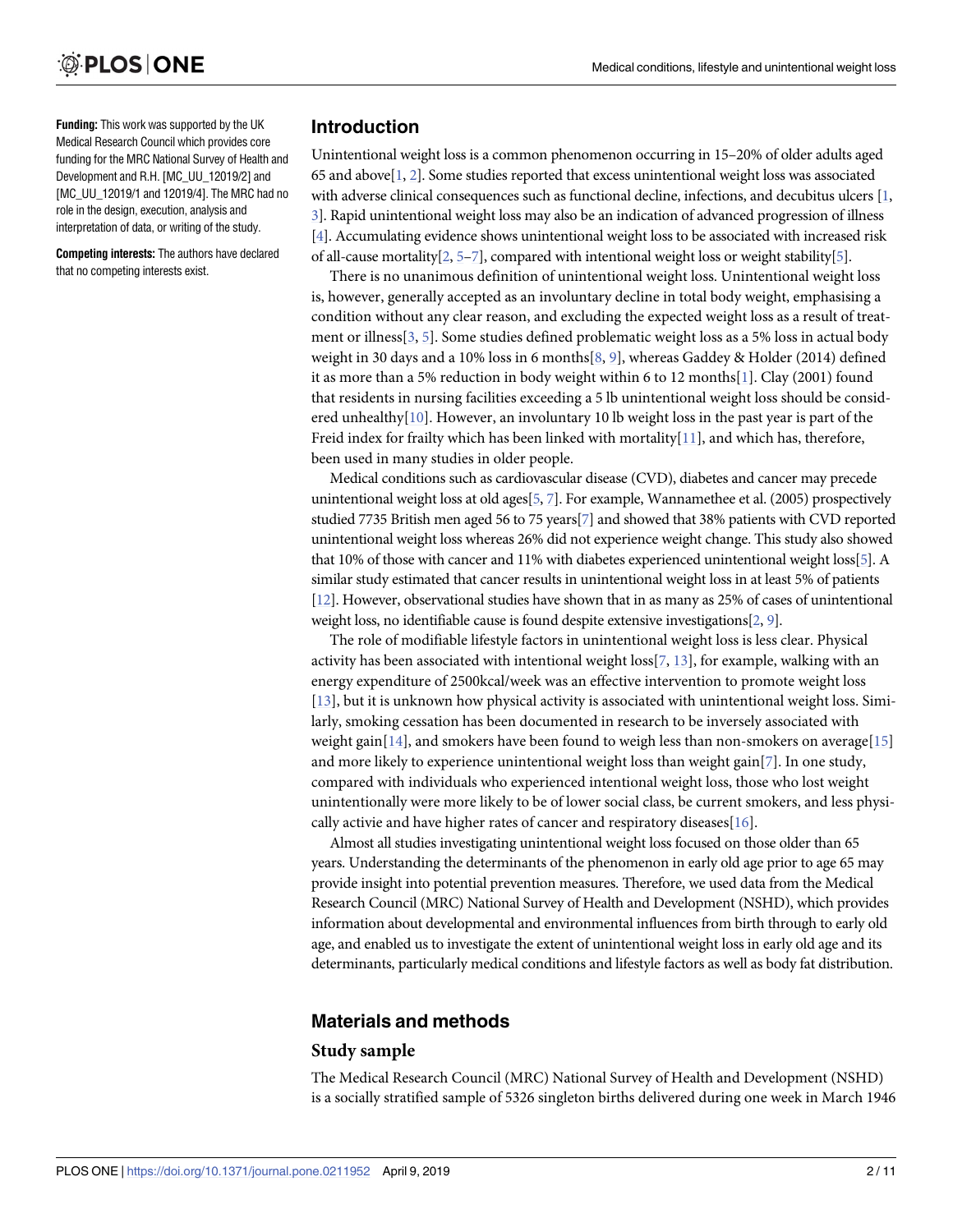<span id="page-2-0"></span>in mainland Britain, with regular follow-up across life[[17](#page-10-0)]. Between 2006 and 2010 (at ages 60–64), study members still alive and with a known current address in England, Scotland, or Wales were invited for an assessment at one of six clinical research facilities (CRF) or to be visited by a research nurse at home. Invitations were not sent to those who had died ( $N = 778$ ), who were living abroad ( $N = 570$ ), had previously withdrawn from the study ( $N = 594$ ), or had been lost to follow-up ( $N = 564$ ). Of the 2856 invited participants, 2234 was assessed with question of unintentional weight loss. In 2014–2015 (at ages 68–69 years), 957 study members had already dead, 620 had previously withdrawn permanently, 574 lived abroad, and 395 had remained untraceable. A total of 2148 participated in a home visit carried out by trained research nurses in 2015[\[18\]](#page-10-0). Ethical approval was obtained from the Greater Manchester Local Research Ethics Committee and the Scotland Research Ethics Committee. Written informed consent was obtained from the study member for each component of each data collection.

#### **Measurements**

**Unintentional weight loss.** Unintentional weight loss was assessed by questionnaires administered by research nurses. At ages 60–64, study members were asked whether they had unintentionally lost more than 10 pounds of weight in the last year. This question was part of the Fried criteria for frailty[[19](#page-10-0)], which has been linked to morbidity and mortality in older adults. At the home visits at age 69, multiple questions about weight change in the last year were asked (Figure A in S1 [File](#page-8-0)). Two outcome variables were derived: unintentional weight loss of any amount, and unintentional weight loss of more than 10 pounds in the past year. Due to the small number of study members at age 69 who reported losing more than 10 pounds in weight (the same definition as the unintentional weight loss at age 60–64), we used any amount of unintentional weight loss in the past year as the outcome for age 69. A total of 2234 participants at age 60–64 and 2136 at age 69 years with complete information on weight loss were included in analyses (Fig A in S1 [File](#page-8-0)).

**Medical and lifestyle factors.** At ages 60–64, study members reported any diagnosis of cancer, heart disease, and diabetes through self-report questionnaires. Total cholesterol, triglycerides and  $HbA1<sub>C</sub>$  were measured in an overnight fasting 50-ml blood sample collected at the same age[[17](#page-10-0)]. We dichotomised levels of total cholesterol (�/*>*5.2 mmol/L) and triglycerides (�/*>*2.26 mmol/L) based on the National Cholesterol Education Program guideline[\[20\]](#page-10-0) and  $HbA1_C$  ( $\leq$ />48 mmol/mol) based on the cut-off for diabetes[\[21\]](#page-10-0). Cigarette smoking status (current smoker, ex-smoker, never smoker) and the frequency of leisure time physical activity were self-reported at age 60–64. For physical activity, participants reported the number of occasions on which they participated in sports, vigorous leisure activities and exercises over the past 4 weeks and we categorised physical activity into none,  $1-4$ , and  $\geq 5$  times/month [\[22\]](#page-10-0).

**Body fat distribution.** Waist and hip circumferences were measured at ages 60–64 and waist-hip ratio was defined as (waist circumference (cm)/ hip circumference (cm)×100%. Body composition was measured using a QDR 4500 Discovery DXA scanner (Hologic Inc, Bedford, MA, USA) at age 60–64 in the CRF; to optimise precision, scans were reviewed and centrally analysed (in Manchester) by a single operator (JA) using APEX 3.1 software (Hologic Inc., Bedford, MA, USA)[[23\]](#page-10-0). Measures of fat (whole body, android and gynoid) and lean mass (whole body and appendicular) were obtained and converted into kilograms. Fat/lean ratio was derived and multiplied by 100.

**Other covariates.** Childhood socioeconomic position was measured by father's occupational social class when study members were aged 4, and adult social class by participants own occupation in 1999 (at age 53 years). Data was categorized based on the Registrar General's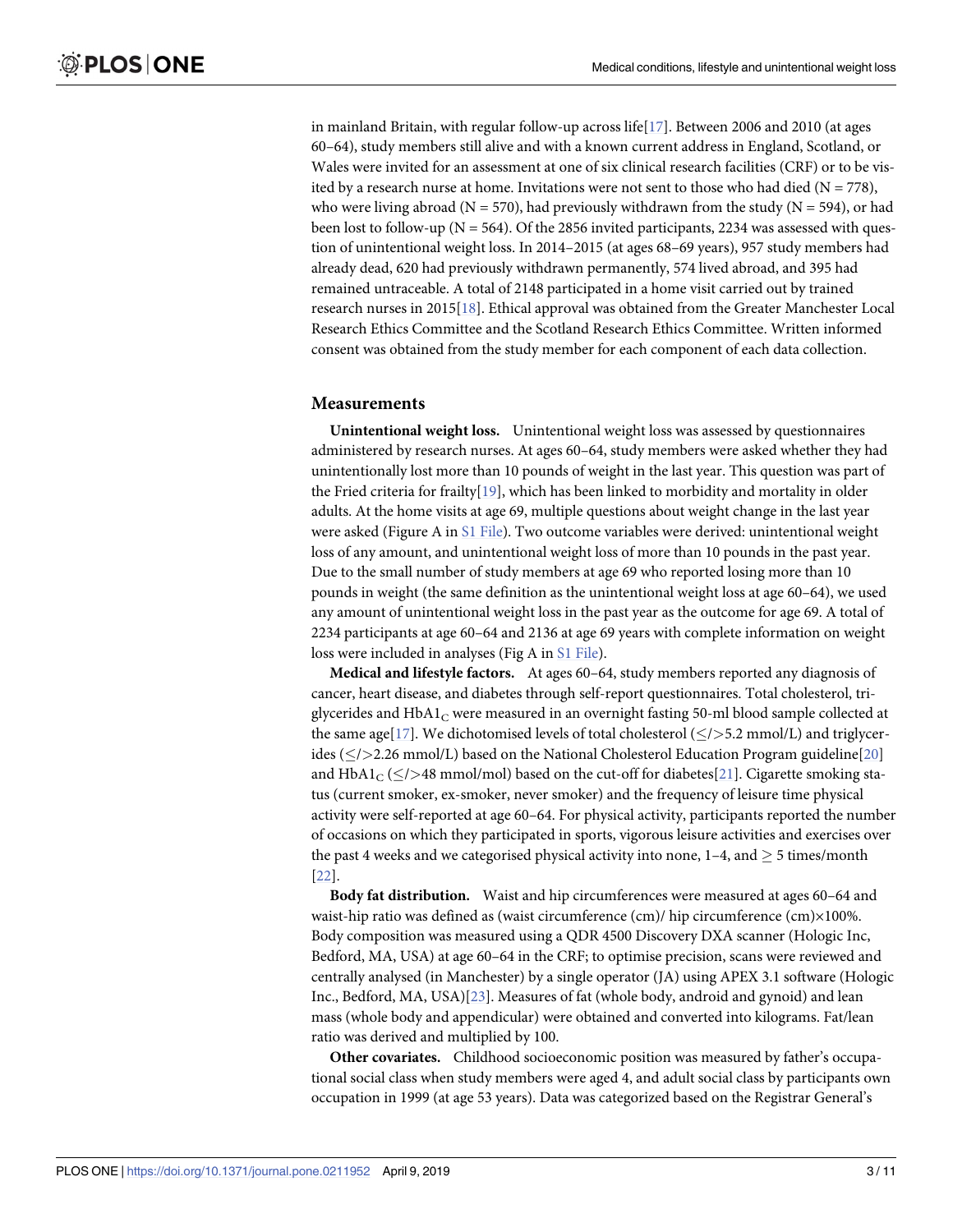<span id="page-3-0"></span>classification[[23](#page-10-0)] and for this study classes I to III non-manual were grouped as non-manual social class and classes III manual to V to manual.

#### **Statistical analyses**

Logistic regression models were used to examine the associations of medical and life style factors and adiposity with unintentional weight loss at ages 60–64 years (more than 10 pounds) and age 69 years (any amount). In the initial analysis, no evidence of any interactions by sex were found, and therefore all results are presented for the overall study population while including sex in the model as an adjustment variable. Therefore, models for each potential determinant were adjusted for sex (model 1), and additionally for childhood and adulthood socioeconomic position (model 2). A multivariable model was then fitted including all medical conditions and life style factors in the same model with each body fat distribution measure included separately (model 3) because of the high correlation (up to 80%) between these variables. Complete case analysis was conducted.

Because lifestyle may be influenced by diagnosis of chronic diseases, we repeated our analysis for lifestyle factors while excluding those diagnosed with heart disease, diabetes and cancer.

When results from multivariable analyses differed from univariable analyses, additional sensitivity analyses were performed repeating the analyses for a given predictor while adjusting for one covariate at a time, to examine which factor most strongly influenced the association between predictor and unintentional weight loss.

#### **Results**

Characteristics of study participants at age 60–64 by unintentional weight loss status at age 60– 64 are presented in [Table](#page-4-0) 1. Of 2234 participants aged 60–64 years, 109 (4.88%) participants reported unintentional weight loss of more than 10 pounds, whereas 166 (7.77%) of 2136 participants at age 69 years reported unintentional weight loss but only 59 of these 166 (35.54%) lost more than 10 pounds. There were greater proportions of current smokers and those who were physically inactive in the unintentional weight loss group compared with the group without weight loss, whereas the proportion of ex-smoker was higher in the latter group [\(Table](#page-4-0) 1).

#### **Unintentional weight loss at ages 60–64**

[Table](#page-5-0) 2 displays odds ratios for unintentional weight loss at age 60–64 for each of the medical and life style factors and body fat distribution. No association was found between current medical conditions and unintentional weight loss at age 60–64 in sex-adjusted models (model 1) or when further adjusted for childhood and adult social class (model 2). When including all medical conditions and lifestyle factors in model 3, higher total cholesterol was associated with a decreased odds of unintentional weight loss (OR = 0.77 per mmol/L, 95%CI = 0.60–0.98). When compared with current smokers, both ex-smokers and non-smokers were less likely to have unintentional weight loss (OR =  $0.38$ ,  $95\%CI = 0.21 - 0.69$ ) [\(Table](#page-5-0) 2). These associations remained after adjustment for childhood and adulthood social class and were more pronounced with adjustment for all other factors.

In the sensitivity analysis excluding those diagnosed with heart disease, diabetes or cancer, the association with smoking status remained significant ( $OR = 0.33$ ,  $95\% CI = 0.13 - 0.82$  for never compared to current smokers) but that with total cholesterol did not (data not shown). Correspondingly, when including one covariate at a time in the model with cholesterol as the main predictor, heart disease was the factor which strengthened the association between cholesterol and unintentional weight loss. When adjusted for heart disease, every one-unit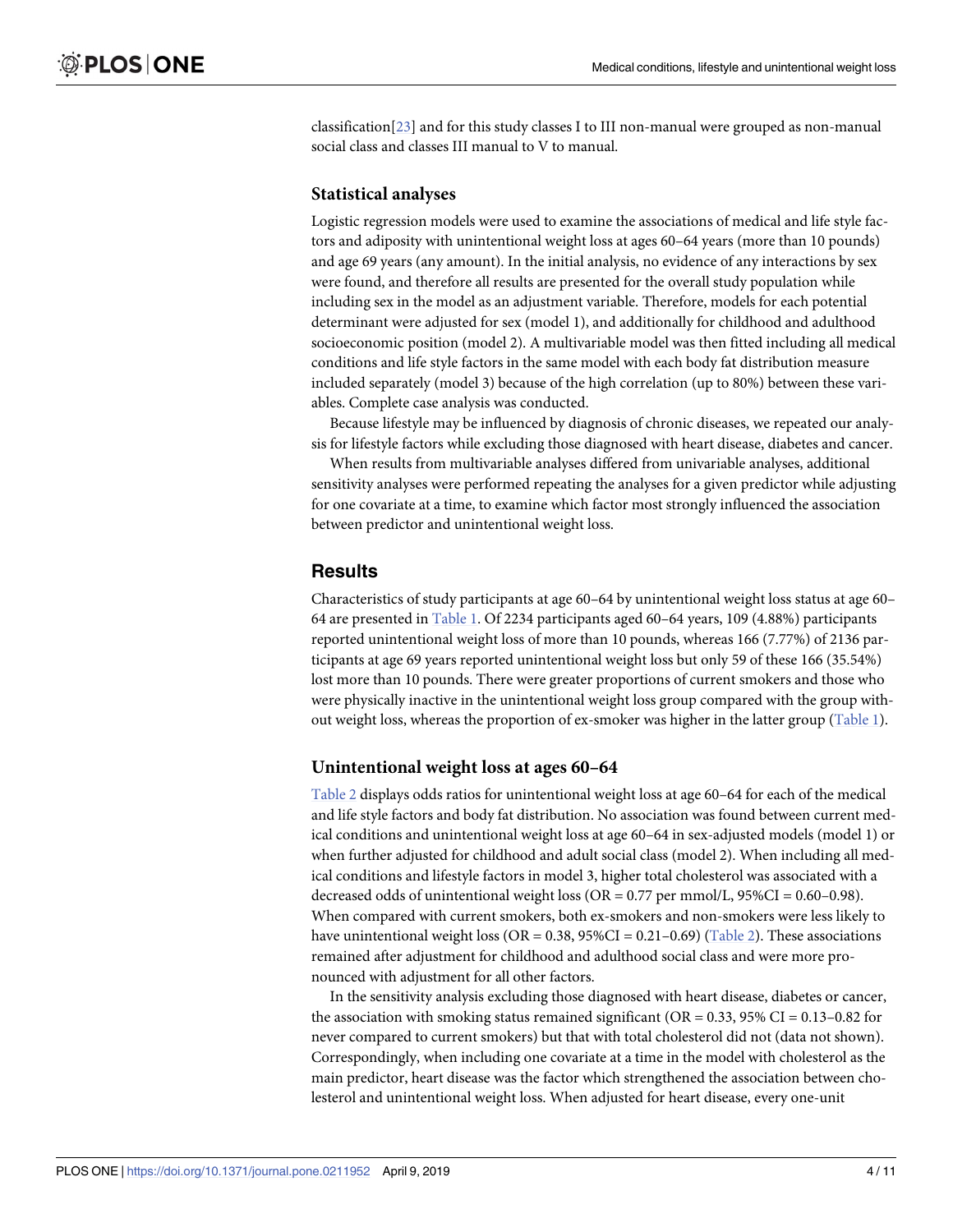|                            | Unintentional weight loss at age 60-64 |                                                              |         | Total $(N = 2234)$   |         |               |
|----------------------------|----------------------------------------|--------------------------------------------------------------|---------|----------------------|---------|---------------|
|                            |                                        | Yes (age $60-64$ ) (N = 109)<br>No (age $60-64$ ) (N = 2125) |         |                      |         |               |
|                            | N total                                | Mean $(S.D.)/ N$ (%)                                         | N total | Mean $(S.D.)/ N$ (%) | N total | Mean $(S.D.)$ |
| Waist circumference, cm    | 107                                    | 94.52(16.29)                                                 | 2104    | 96.57(12.67)         | 2211    | 96.47(12.87)  |
| Hip circumference, cm      | 108                                    | 104.47(12.24)                                                | 2101    | 105.82(9.64)         | 2209    | 105.76(9.78)  |
| Waist-hip ratio            | 107                                    | 0.90(0.09)                                                   | 2101    | 0.91(0.08)           | 2208    | 0.91(0.08)    |
| Fat, kg                    | 72                                     | 11.87(29.13)                                                 | 1581    | 8.26(22.69)          | 1658    | 8.46(23.01)   |
| Lean, kg                   | 65                                     | 44.50(10.77)                                                 | 1490    | 45.16(10.29)         | 1555    | 45.13(10.30)  |
| Fat-lean ratio             | 65                                     | 0.56(0.23)                                                   | 1490    | 0.62(0.23)           | 1555    | 0.61(0.23)    |
| <b>Diabetes</b>            | 109                                    | $6(5.5\%)$                                                   | 2125    | 136(6.4%)            | 2234    | 142(6.36%)    |
| Cancer                     | 109                                    | 11(10.09%)                                                   | 2125    | 167(7.86%)           | 2234    | 178(7.97%)    |
| <b>Heart disease</b>       | 92                                     | 6(6.52%)                                                     | 1873    | $120(6.41\%)$        | 1965    | $126(6.41\%)$ |
| Total cholesterol (mmol/L) | 95                                     | 5.52(1.11)                                                   | 1962    | 5.67(1.20)           | 2057    | 5.67(1.19)    |
| Triglyceride (mmol/L)      | 91                                     | 1.31(0.76)                                                   | 1883    | 1.33(0.78)           | 1974    | 1.33(0.78)    |
| HbA1c (mmol/mol)           | 99                                     | 5.93(0.79)                                                   | 1938    | 5.84(0.71)           | 2037    | 5.85(0.71)    |
| Physical activity          | 103                                    |                                                              | 2066    |                      | 2169    |               |
| None                       |                                        | 68(66.02%)                                                   |         | 1317(63.71%)         |         | 1385(63.86%)  |
| 1-4 times/month            |                                        | 10(9.71%)                                                    |         | 287(13.89%)          |         | 297(13.69%)   |
| 5 or more times/month      |                                        | 25(24.27%)                                                   |         | 462(22.36%)          |         | 487(22.45%)   |
| Cigarette smoking status   | 97                                     |                                                              | 1937    |                      | 2034    |               |
| <b>Current smoker</b>      |                                        | 21(21.65%)                                                   |         | 208(10.74%)          |         | 229(11.26%)   |
| Ex-smoker                  |                                        | 52(53.61%)                                                   |         | 1096(56.58%)         |         | 1148(56.44%)  |
| <b>Lifelong Non-smoker</b> |                                        | 24(24.74%)                                                   |         | 633(32.68%)          |         | 657(32.30%)   |
| Childhood social class     | 100                                    |                                                              | 2022    |                      | 2122    |               |
| Non-manual                 |                                        | 47(47%)                                                      |         | 937(46.34%)          |         | 984(46.37%)   |
| Manual                     |                                        | 53(53%)                                                      |         | 1085(53.66%)         |         | 1138(53.63%)  |
| <b>Adult social class</b>  | 108                                    |                                                              | 2115    |                      | 2223    |               |
| Non-manual                 |                                        | 74(68.52%)                                                   |         | 1485(70.21%)         |         | 1559(70.13%)  |
| Manual                     |                                        | 34(31.48%)                                                   |         | 630(29.79%)          |         | 664(29.87%)   |

<span id="page-4-0"></span>

|  | Table 1. Characteristics of the samples with unintentional weight loss medical conditions at and life style factors at age 60-64. |  |  |
|--|-----------------------------------------------------------------------------------------------------------------------------------|--|--|
|  |                                                                                                                                   |  |  |

<https://doi.org/10.1371/journal.pone.0211952.t001>

increase in total cholesterol resulted in 20% decreased odds of unintentional weight loss (95%  $CI = 0.65 - 0.99$  (Table A in S1 [File\)](#page-8-0).

With regards to body fat distribution, higher waist and hip circumferences were associated with lower odds of unintentional weight loss at age 60–64 in model 3. Additionally, a 1% increase in waist-hip ratio incurred a decreased odds of unintentional weight loss by 5% when controlling for medical and lifestyle factors ( $OR = 0.95$ ,  $95\%CI = 0.94 - 0.99$ ). Lean mass showed similar results in the multivariable model with a one unit increase in lean mass associated with an 8% decreased odds of unintentional weight loss (OR = 0.92, 95%CI = 0.87–0.98). Similarly, higher fat-lean ratio was associated with reduced odds of unintentional weight loss in the sex-adjusted model and this association was hardly affected by further adjustments [\(Table](#page-5-0) 2).

#### **Unintentional weight loss at age 69**

No strong evidence of an association of medical conditions at ages 60–64 years with uninten-tional weight loss at age 69 years was observed ([Table](#page-6-0) 3). Lower odds of unintentional weight loss were found for those reporting participations in physical activity 5 or more times/month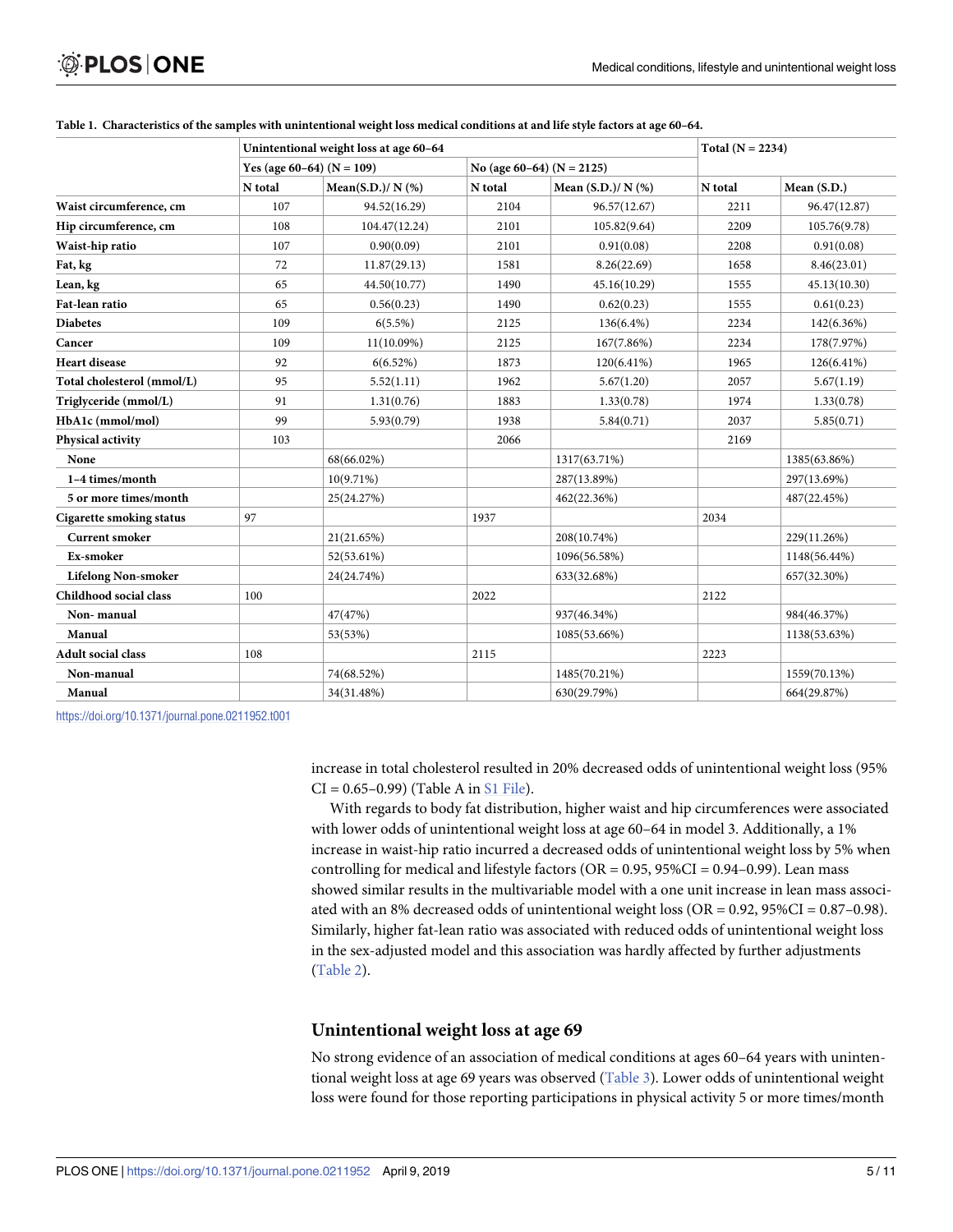|                                 | Model 1 <sup>a</sup> |                     |      | Model $2^b$         |      | Model 3 <sup>c</sup> |  |
|---------------------------------|----------------------|---------------------|------|---------------------|------|----------------------|--|
|                                 | N                    | $OR(95\%CI)$        | N    | $OR(95\%CI)$        | N    | OR (95%CI)           |  |
| <b>Diabetes</b>                 | 2234                 | $0.85(0.37-1.98)$   | 2113 | $0.95(0.41 - 2.21)$ | 1525 | $0.68(0.21 - 2.19)$  |  |
| Cancer                          | 2234                 | $1.31(0.69 - 2.50)$ | 2113 | $0.89(0.40 - 1.95)$ | 1525 | $1.50(0.66 - 3.41)$  |  |
| <b>Heart disease</b>            | 1965                 | $0.98(0.42 - 2.29)$ | 1861 | $0.91(0.36 - 2.30)$ | 1525 | $0.32(0.07-1.39)$    |  |
| Total Cholesterol (mmol/L)      | 2057                 | $0.89(0.74 - 1.07)$ | 1945 | $0.88(0.73 - 1.07)$ | 1525 | $0.77(0.60 - 0.98)$  |  |
| Triglyceride(mmol/L)            | 1974                 | $0.97(0.74 - 1.29)$ | 1866 | $0.94(0.69 - 1.27)$ | 1525 | $0.87(0.58 - 1.30)$  |  |
| HbA1c(mmol/mol)                 | 2037                 | $1.15(0.91 - 1.46)$ | 1925 | $1.16(0.91 - 1.48)$ | 1525 | $1.18(0.85 - 1.64)$  |  |
| Physical activity               | 2169                 |                     | 2051 |                     | 1525 |                      |  |
| None                            | 1385                 | 1.0 reference       | 1308 | 1.0 reference       | 955  | 1.0 reference        |  |
| 1-4 times/month                 | 297                  | $0.67(0.34 - 1.33)$ | 280  | $0.58(0.27 - 1.24)$ | 219  | $0.93(0.42 - 2.06)$  |  |
| 5 or more times/month           | 487                  | $1.04(0.65 - 1.68)$ | 463  | $1.03(0.63 - 1.71)$ | 351  | $1.26(0.69 - 2.32)$  |  |
| <b>Cigarette smoking status</b> | 2034                 |                     | 1925 |                     | 1525 |                      |  |
| <b>Current smoker</b>           | 229                  | 1.0 reference       | 218  | 1.0 reference       | 175  | 1.0 reference        |  |
| Ex-smoker                       | 1148                 | $0.47(0.28 - 0.80)$ | 1092 | $0.40(0.23 - 0.71)$ | 863  | $0.58(0.28 - 1.17)$  |  |
| Non-smoker                      | 657                  | $0.38(0.21 - 0.69)$ | 615  | $0.35(0.18 - 0.67)$ | 487  | $0.29(0.12 - 0.68)$  |  |
| Adiposity                       |                      |                     |      |                     |      |                      |  |
| Waist circumference, cm         | 2211                 | $0.99(0.97 - 1.00)$ | 2091 | $0.99(0.97 - 1.01)$ | 1521 | $0.96(0.94 - 0.99)$  |  |
| Hip circumference, cm           | 2209                 | $0.98(0.96 - 1.00)$ | 2089 | $0.99(0.97 - 1.01)$ | 1519 | $0.97(0.94 - 1.00)$  |  |
| Waist-hip ratio, %              | 2208                 | $0.98(0.95 - 1.01)$ | 2088 | $0.98(0.95 - 1.01)$ | 1518 | $0.95(0.91 - 0.99)$  |  |
| Fat mass, kg                    | 1653                 | $1.01(0.99 - 1.01)$ | 1557 | $1.01(0.99 - 1.01)$ | 1192 | $1.01(0.99 - 1.02)$  |  |
| Lean mass, kg                   | 1555                 | $0.98(0.94 - 1.02)$ | 1467 | $0.99(0.95 - 1.03)$ | 1122 | $0.92(0.87 - 0.98)$  |  |
| Fat-lean ratio, %               | 1555                 | $0.97(0.96 - 0.99)$ | 1467 | $0.98(0.96 - 0.99)$ | 1122 | $0.96(0.94 - 0.99)$  |  |

<span id="page-5-0"></span>[Table](#page-3-0) 2. Odds ratio for unintentional weight loss at age 60-64 by medical conditions and life style factors and central adiposity at 60-64 years.

<sup>a</sup> Adjusted for sex

<sup>b</sup> Adjusted for sex, childhood and adulthood socio-economic status

<sup>c</sup> Adjusted for sex, childhood and adulthood socio-economic status, cancer, HbA1c, heart disease, cholesterol, triglyceride, cigarette smoking status, physical activities, unless the variable are used as the predictor.

� P-value*<*0.05

<https://doi.org/10.1371/journal.pone.0211952.t002>

in model 1 and model 2, compared with those reporting no physical activity (OR = 0.55, 95%  $CI = 0.34 - 0.88$ ;  $OR = 0.56$ ,  $95\% CI = 0.34 - 0.92$  in model 1 and 2, respectively). This association was slightly attenuated in model 3 (OR =  $0.57$ ,  $95\%CI = 0.32-1.01$ ) and this was mainly due to smoking status (Table B in S1 [File](#page-8-0)). Low odds of unintentional weight loss at age 69 were observed in all models for both ex-smoker and non-smoker groups (p*<*0.05) compared with smokers ( $OR = 0.36$ ,  $95\%CI = 0.19 - 0.70$  for never compared to current smokers), and nonsmokers tended to have a lower risk than ex-smokers [\(Table](#page-6-0) 3). When we excluded those diagnosed with heart disease, diabetes or cancer, an association remained for physical activity  $(OR = 0.52, 95\% CI = 0.27 - 0.99$  for 5 or more times/month compared to none) and smoking status (OR =  $0.38$ , 95% CI =  $0.19$ – $0.76$  for never compared to current smokers) and no association was observed for other factors (data not shown).

In terms of body fat distribution and composition at ages 60–64, associations with unintentional weight loss at age 69 years were weak. Higher waist circumference was associated with lower odds of weight loss in model 1 and model 2 (OR =  $0.98$ ,  $95\%CI = 0.97 - 0.99$  in two models), but no longer associated with unintentional weight loss when adjusted for other covariates. Hip circumference at age 60–64 but not waist-hip ratio was associated with unintentional weight loss, despite a slight decrease in the estimate compared with age 60–64 (OR = 0.97, 95%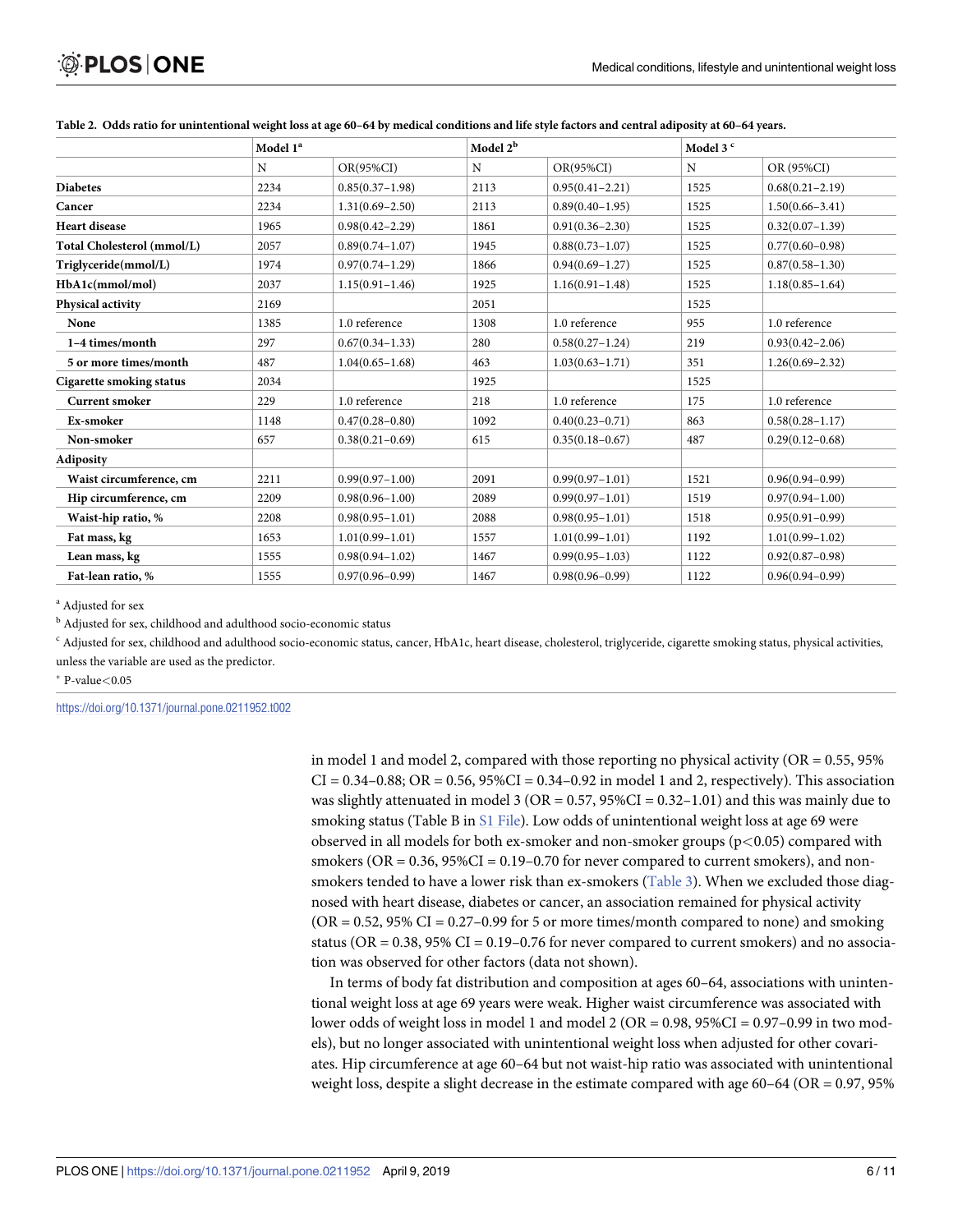|                                   | Model 1 <sup>a</sup> |                     | Model 2 <sup>b</sup> |                     |      | Model 3 <sup>c</sup> |  |
|-----------------------------------|----------------------|---------------------|----------------------|---------------------|------|----------------------|--|
|                                   | N                    | <b>OR(95%CI)</b>    | N                    | <b>OR(95%CI)</b>    | N    | <b>OR(95%CI)</b>     |  |
| <b>Diabetes</b>                   | 2136                 | $0.70(0.32 - 1.54)$ | 2013                 | $0.75(0.34 - 1.65)$ | 1317 | $0.69(0.21 - 2.25)$  |  |
| Cancer                            | 2136                 | $0.77(0.40 - 1.50)$ | 2013                 | $0.85(0.44 - 1.66)$ | 1317 | $1.11(0.52 - 2.38)$  |  |
| <b>Heart disease</b>              | 1789                 | $1.52(0.77 - 3.03)$ | 1692                 | $1.70(0.85 - 3.40)$ | 1317 | $1.64(0.72 - 3.74)$  |  |
| <b>Total Cholesterol (mmol/L)</b> | 1746                 | $0.99(0.84 - 1.15)$ | 1652                 | $0.99(0.84 - 1.16)$ | 1317 | $1.03(0.85 - 1.25)$  |  |
| Triglyceride (mmol/L)             | 1686                 | $0.89(0.69 - 1.15)$ | 1595                 | $0.85(0.64 - 1.11)$ | 1317 | $0.76(0.54 - 1.08)$  |  |
| HbA1c (mmol/mol)                  | 1720                 | $0.98(0.75 - 1.28)$ | 1626                 | $0.99(0.75 - 1.30)$ | 1317 | $0.98(0.65 - 1.49)$  |  |
| Physical activity                 | 1828                 |                     | 1728                 |                     | 1317 |                      |  |
| None                              | 1121                 | 1.0 reference       | 1058                 | 1.0 reference       | 790  | 1.0 reference        |  |
| 1-4 times/month                   | 271                  | $0.78(0.47 - 1.29)$ | 255                  | $0.79(0.46 - 1.34)$ | 203  | $0.81(0.44 - 1.48)$  |  |
| 5 or more times/month             | 436                  | $0.55(0.34 - 0.88)$ | 415                  | $0.56(0.34 - 0.92)$ | 324  | $0.57(0.32 - 1.01)$  |  |
| Cigarette smoking status          | 1842                 |                     | 1739                 |                     | 1317 |                      |  |
| <b>Current smoker</b>             | 191                  | 1.0 reference       | 178                  | 1.0 reference       | 134  | 1.0 reference        |  |
| Ex-smoker                         | 1050                 | $0.44(0.27-0.71)$   | 997                  | $0.44(0.27-0.73)$   | 758  | $0.42(0.23 - 0.75)$  |  |
| Non-smoker                        | 601                  | $0.39(0.23 - 0.66)$ | 564                  | $0.36(0.21 - 0.64)$ | 425  | $0.36(0.19 - 0.70)$  |  |
| Adiposity                         |                      |                     |                      |                     |      |                      |  |
| Waist circumference, cm           | 1864                 | $0.98(0.97-0.99)$   | 1762                 | $0.98(0.97-0.99)$   | 1312 | $0.99(0.97 - 1.01)$  |  |
| Hip circumference, cm             | 1863                 | $0.97(0.95 - 0.99)$ | 1761                 | $0.97(0.95 - 0.99)$ | 1311 | $0.97(0.95 - 0.99)$  |  |
| Waist-hip ratio, %                | 1862                 | $1.00(0.98 - 1.03)$ | 1760                 | $1.01(0.98 - 1.03)$ | 1310 | $1.01(0.98 - 1.03)$  |  |
| Fat, kg                           | 1463                 | $1.00(0.99 - 1.01)$ | 1380                 | $1.00(0.99 - 1.01)$ | 1069 | $1.00(0.99 - 1.01)$  |  |
| Lean, kg                          | 1379                 | $0.96(0.93 - 0.99)$ | 1304                 | $0.97(0.93 - 1.00)$ | 1008 | $0.98(0.94 - 1.03)$  |  |
| Fat-lean ratio, %                 | 1379                 | $0.99(0.97 - 1.00)$ | 1304                 | $0.99(0.98 - 1.00)$ | 1008 | $0.99(0.97 - 1.01)$  |  |

<span id="page-6-0"></span>[Table](#page-4-0) 3. Odds ratio for unintentional weight loss at age 69 by medical conditions and life-style factors and central adiposity at 60-64 years.

<sup>a</sup> Adjusted for sex

<sup>b</sup> Adjusted for sex, childhood and adulthood socio-economic status

<sup>c</sup> Adjusted for sex, childhood and adulthood socio-economic status, cancer, HbA1c, heart disease, cholesterol, triglyceride, cigarette smoking status, physical activities, unless the variable are used as the predictor.

� P-value*<*0.05

<https://doi.org/10.1371/journal.pone.0211952.t003>

 $CI = 0.95-0.99$ ). Additionally, lean mass was associated with unintentional weight loss in the sex-adjusted model (OR =  $0.96$ ,  $95\%CI = 0.93 = 0.99$ ), but not in other two models, and it was likely that the attenuation was due to as adjustment for heart disease, physical activity, and smoking status (Table C in S1 [File](#page-8-0)).

#### **Discussion**

In the NSHD, a British birth cohort study, we found evidence that smoking in early old age was associated with unintentional weight loss in cross-sectional and prospective analyses. The associations were not iattenuated by medical status and other potential confounders. Both higher levels of physical activity (5 times and above per month) and greater hip circumference were associated with reduced risk of unintentional weight loss in later life.

Age is a key determinant of unintentional weight loss in older people. The British Regional Heart Study assessed 4713 older British men from 1992 to 1996 and demonstrated that with increasing age, there was an increase in those reporting unintentional weight loss[[16](#page-10-0)]. Diminishing deposition of adipose tissue may play a role in this phenomena, but a gradual loss of muscle tissue associated with aging together with a decrease in physical activity may also contribute to weight loss[\[16\]](#page-10-0). Consistent with this, our study found that increasing hip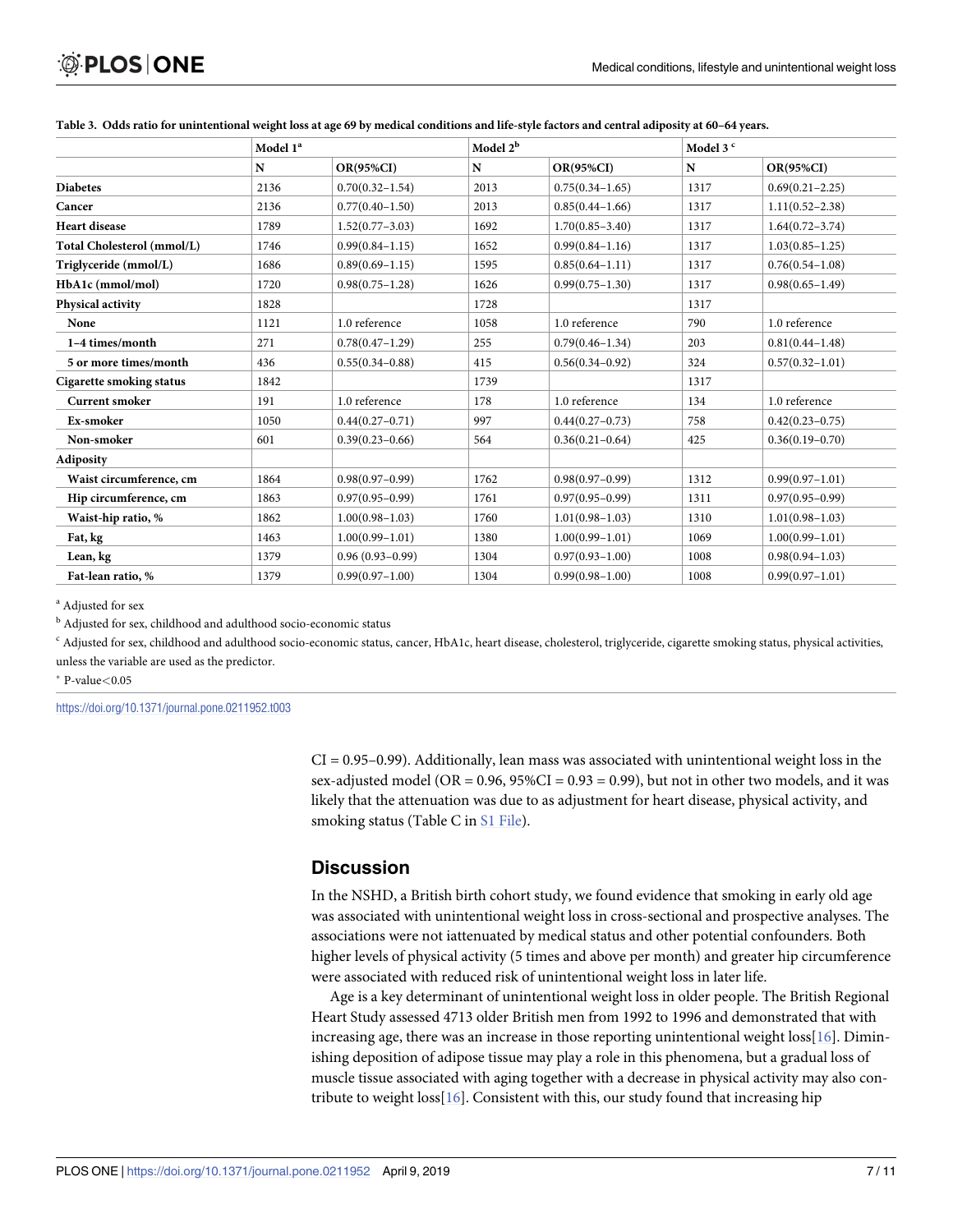<span id="page-7-0"></span>circumference at age 60–64 was associated with reduced likelihood of unintentional weight loss at age 69. Our study also found that at ages 60–64, body fat distribution was cross-sectionally strongly associated with unintentional weight loss. As lean body mass consists of bones, ligaments, organs and muscles, increases in lean mass may result from increases in each of these components, any of which may be linked with the decreasing likelihood of unintentional weight loss.

Previous studies demonstrated that lower socioeconomic position was related to unintentional weight loss[\[1,](#page-9-0) [5](#page-9-0)]. It is generally accepted that lower socioeconomic position could predispose to increased risk of medical condition and less likelihood of receiving early diagnosis and treatment, thus aggravating the effects of poor health including weight loss. However, in this study, neither childhood nor adult social class had a direct relationship with unintentional weight loss.

Our study corroborated the notion that cigarette smoking is associated with increased risk of unintentional weight loss. This is consistent with a cross-sectional study which assessed 300 older adults in the Netherlands and demonstrated that smokers were more likely to experience weight loss compared with those who never smoked, and that smoking was associated with undernutrition (OR = 2.56)[ $14$ ]. The Lung Health Study conducted in 5,887 smokers aged 35-60 from 1986 to 1994 across the United States, reported major weight gain to be strongly related to smoking cessation, with an estimated 33% of sustained quitters gaining *>*10 1bs over 5 years[[24](#page-10-0)]. The mechanism by which cigarette smoking influences weight loss has well documented and is attributed to both decreased caloric intake and accelerated energy expenditure[[14](#page-9-0), [25](#page-10-0)]. It is generally accepted that consuming nicotine results in the reduction of taste perception and appetite<sup>[[14](#page-9-0)]</sup> and increases the feeling of fullness<sup>[[26\]](#page-10-0)</sup>. When quitting smoking, the metabolic effects of nicotine abstinence could boost appetite and prevent the occurrence of unintentional weight loss in old age. Additionally, smokers may have undetected subclinical disease which may have explained the weight loss.

In contrast to studies which have demonstrated that greater levels of physical activity promote weight loss[[14](#page-9-0), [27](#page-10-0)], our research indicated that greater levels of physical activity were prospectively associated with reduced risk of unintentional weight loss. This suggests that the influence of physical activities on weight loss differs depending on weight loss intention; greater physical activity will result in weight loss if an individual is intentionally losing weight, but may be protective against losing weight unintentionally. This may be explained by the preventive role of physical activity against muscle loss, which contributed to total body weight. However, the effect of physical activity on prospective weight loss in our analysis weakened when adjusted by smoking. Since individuals who participate in greater levels of physical activity often adopt other healthy lifestyle, e.g. abstinence from smoking, this finding may suggest that the association between physical activity and unintentional weight loss in early old age may be confounded by smoking, or otherwise reflect the strong correlation between a lack of physical activity and smoking. Although further studies are needed to confirm any causal association, linking these risk behaviours to unintentional weight loss may contribute to advocating healthy life styles and identifying points of intervention. For example, given the similar associations of smoking and physical activity with unintentional weight loss, it may be more beneficial to use multiple risk factors to identify the subgroup of individuals at highest risk which may benefit from preventative measures and more frequent monitoring.

The major strength of this study is that NSHD is a prospective cohort with information allowing investigation of medical conditions and life styles with unintentional weight loss cross-sectionally at age 60–64 and also prospectively at age 69. Information on potential confounders was available in this study.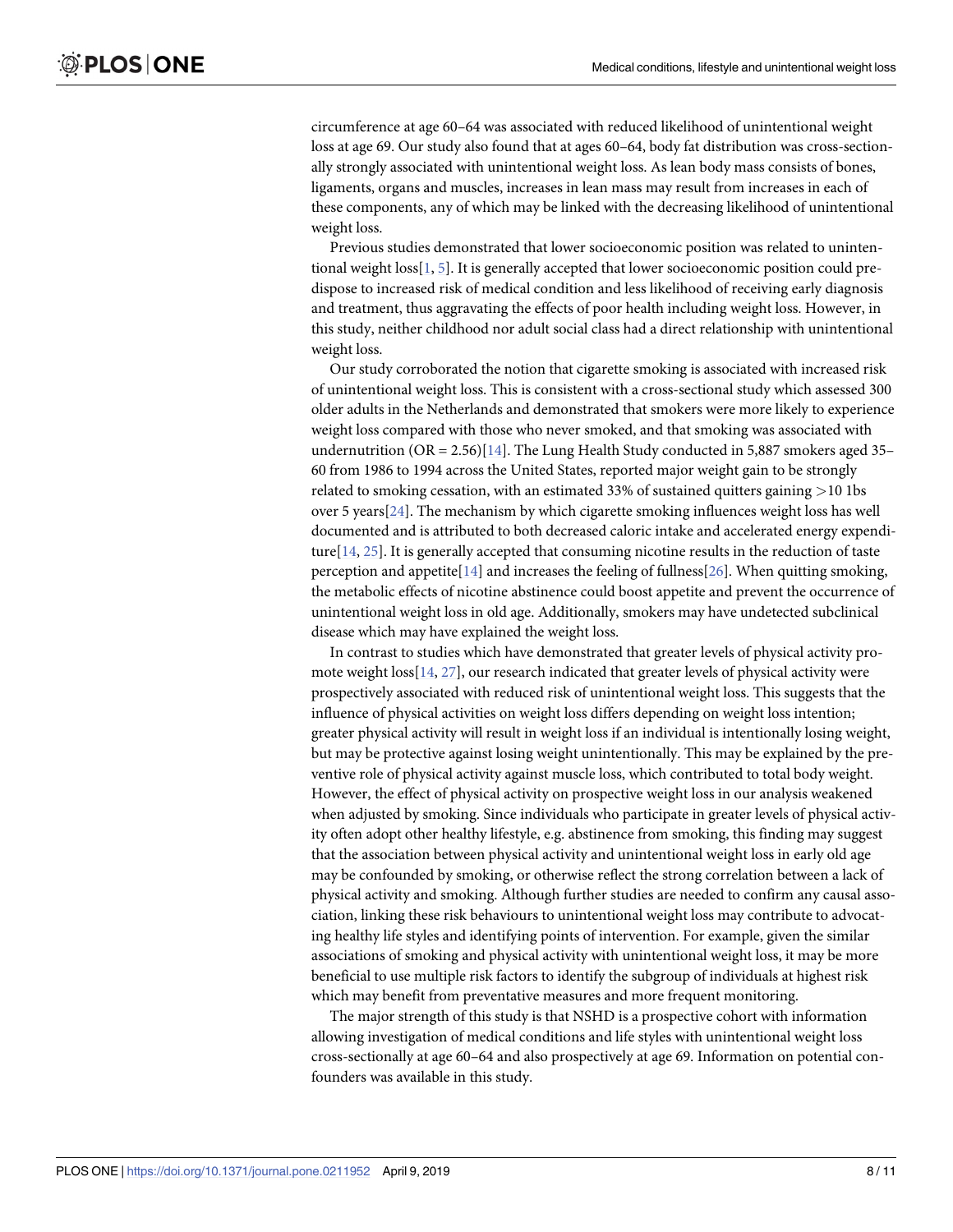<span id="page-8-0"></span>The NSHD sample is representative of the general British-born population, and therefore our findings are likely relevant to other high-income countries[\[28\]](#page-10-0).However, as we did not have weight measurement annually, our assessment of unintentional weight loss was dependent on self-report and we were unable to use other definitions of unintentional weight loss[[1,](#page-9-0) [29\]](#page-10-0). Use of self-report may be subject to recall bias, however, previous research showed selfreports on weight change intention to be fairly reliable and accurate  $[16]$ . In addition, the number of those with unintentional weight loss was limited, especially at age 69, and we were thus unable to use the same cut-off for unintentional weight loss at age 69 as at age 60–64. We therefore cannot directly compare results at the two ages. In addition, the comparison group comprised those without unintentional weight loss and may therefore include those undergoing intentional weight loss, although the numbers were small at age 69 (Fig A in S1 File). We used information on self-reported medical conditions and may therefore have missed subclinical disease which may affect weight. Additionally, our study only demonstrated association and not causation and requires further mechanistic or causal studies to clarify any potential target for intervention to maintain healthy weight in older ages.

## **Conclusion**

We identified some lifestyle and body composition determinants of unintentional weight loss in early old age in a British sample which may guide future research on the development of effective interventions which can help prevent problematic weight loss among older people and reduce the associated costs. However, more work is needed to understand the mechanisms of unintentional weight loss through incorporating other risk factors and using a unified definition of unintentional weight loss.

## **Supporting information**

**S1 [File.](http://www.plosone.org/article/fetchSingleRepresentation.action?uri=info:doi/10.1371/journal.pone.0211952.s001)** Fig A. Overview of weight change assessed at age 69. Table A. Odds ratio for unintentional weight loss at age 60–64 by total cholesterol at 60–64 years, adjusted for each variable in the left-hand column separately. Table B. Odds ratio for unintentional weight loss at age 69 by physical activity 5 or more times/month at 60–64 years, adjusted for each variable in the lefthand column separately. Table C.Odds ratio for unintentional weight loss at age 69 by lean mass at 60–64 years, adjusted for each variable in the left-hand column separately. (DOCX)

## **Acknowledgments**

This work was supported by the UK Medical Research Council which provides core funding for the MRC National Survey of Health and Development and R.H. [MC\_UU\_12019/2] and [MC\_UU\_12019/1 and 12019/4]. The MRC had no role in the design, execution, analysis and interpretation of data, or writing of the study.

The authors are grateful to NSHD study members who took part in the clinic data collection for their continuing support. We thank members of the NSHD scientific and data collection teams at the following centres: MRC Unit for Lifelong Health and Ageing at UCL; Wellcome Trust (WT) Clinical Research Facility (CRF) Manchester; WTCRF at the Western General Hospital in Edinburgh; WTCRF at University Hospital Birmingham; WTCRF at University College London Hospital; CRF and the Department of Medical Physics at the University Hospital of Wales; CRF and Twin Research Unit at St Thomas' Hospital London. Data used in this publication are available upon request to the MRC National Survey of Health and Development Data Sharing Committee. Further details can be found at [http://www.nshd.mrc.](http://www.nshd.mrc.ac.uk/data)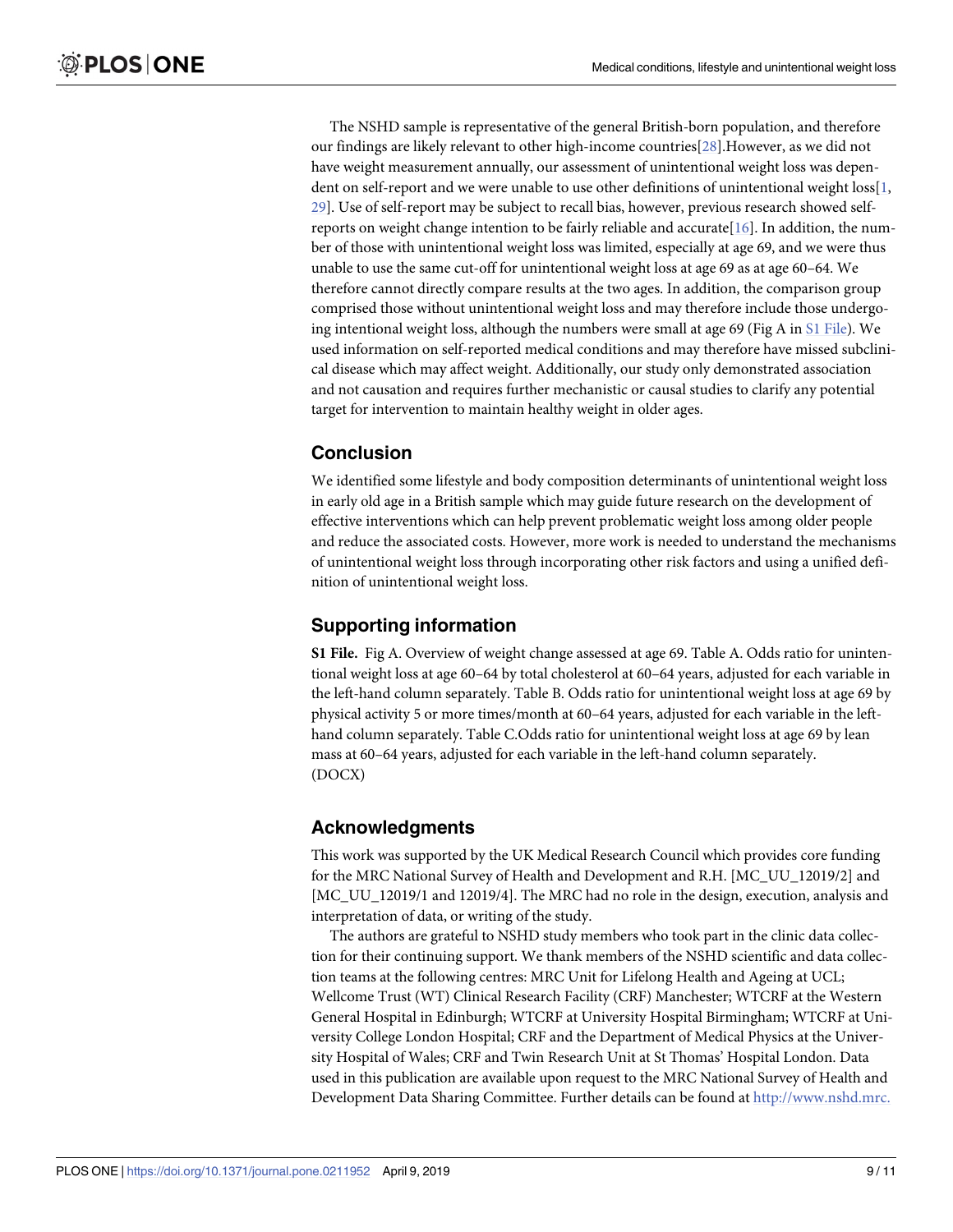<span id="page-9-0"></span>[ac.uk/data](http://www.nshd.mrc.ac.uk/data). Doi: [10.5522/NSHD/Q101;](https://doi.org/10.5522/NSHD/Q101) doi: [10.5522/NSHD/Q102;](https://doi.org/10.5522/NSHD/Q102) doi: [https://doi.org/10.](https://doi.org/10.5522/NSHD/S102A) [5522/NSHD/S102A.](https://doi.org/10.5522/NSHD/S102A)

#### **Author Contributions**

**Conceptualization:** Yixiao Cao, Rebecca Hardy, Wahyu Wulaningsih.

**Formal analysis:** Yixiao Cao.

**Funding acquisition:** Rebecca Hardy.

**Investigation:** Yixiao Cao.

**Methodology:** Rebecca Hardy, Wahyu Wulaningsih.

**Resources:** Rebecca Hardy.

**Supervision:** Rebecca Hardy, Wahyu Wulaningsih.

**Writing – original draft:** Yixiao Cao.

**Writing – review & editing:** Yixiao Cao, Rebecca Hardy, Wahyu Wulaningsih.

#### **References**

- **[1](#page-1-0).** Gaddey HL, Holder K. Unintentional weight loss in older adults. Am Fam Physician. 2014; 89(9):718– 22. PMID: [24784334](http://www.ncbi.nlm.nih.gov/pubmed/24784334)
- **[2](#page-1-0).** McMinn J, Steel C, Bowman A. Investigation and management of unintentional weight loss in older adults. Bmj. 2011; 342: d1732. <https://doi.org/10.1136/bmj.d1732> PMID: [21447571](http://www.ncbi.nlm.nih.gov/pubmed/21447571)
- **[3](#page-1-0).** Stajkovic S, Aitken EM, Holroyd-Leduc J. Unintentional weight loss in older adults. Canadian Medical Association Journal. 2011; 183(4):443–9. <https://doi.org/10.1503/cmaj.101471> PMID: [21324857](http://www.ncbi.nlm.nih.gov/pubmed/21324857)
- **[4](#page-1-0).** Payne C, Wiffen PJ, Martin S. Interventions for fatigue and weight loss in adults with advanced progressive illness. Cochrane Database of Systematic Reviews. 2012;(1).
- **[5](#page-1-0).** Wong CJ. Involuntary weight loss. Medical Clinics of North America. 2014; 98(3):625–43. [https://doi.](https://doi.org/10.1016/j.mcna.2014.01.012) [org/10.1016/j.mcna.2014.01.012](https://doi.org/10.1016/j.mcna.2014.01.012) PMID: [24758965](http://www.ncbi.nlm.nih.gov/pubmed/24758965)
- **6.** Mahmoud M. Involuntary Weight Loss. CME. 2012:05–23
- **[7](#page-1-0).** Wannamethee SG, Shaper AG, Lennon L. Reasons for intentional weight loss, unintentional weight loss, and mortality in older men. Archives of Internal Medicine. 2005; 165(9):1035–40. [https://doi.org/](https://doi.org/10.1001/archinte.165.9.1035) [10.1001/archinte.165.9.1035](https://doi.org/10.1001/archinte.165.9.1035) PMID: [15883243](http://www.ncbi.nlm.nih.gov/pubmed/15883243)
- **[8](#page-1-0).** Gilmore SA, Robinson G, Posthauer ME, Raymond J. Clinical indicators associated with unintentional weight loss and pressure ulcers in elderly residents of nursing facilities. Journal of the American Dietetic Association. 1995; 95(9):984–92. [https://doi.org/10.1016/S0002-8223\(95\)00271-5](https://doi.org/10.1016/S0002-8223(95)00271-5) PMID: [7657913](http://www.ncbi.nlm.nih.gov/pubmed/7657913)
- **[9](#page-1-0).** Lankisch P, Gerzmann M, Gerzmann JF, Lehnick D. Unintentional weight loss: diagnosis and prognosis. The first prospective follow-up study from a secondary referral centre. Journal of internal medicine. 2001; 249(1):41–6. PMID: [11168783](http://www.ncbi.nlm.nih.gov/pubmed/11168783)
- **[10](#page-1-0).** Clay M. Nutritious, enjoyable food in nursing homes. Nursing standard. 2001; 15(19):47–53. [https://doi.](https://doi.org/10.7748/ns2001.01.15.19.47.c2973) [org/10.7748/ns2001.01.15.19.47.c2973](https://doi.org/10.7748/ns2001.01.15.19.47.c2973) PMID: [12211859](http://www.ncbi.nlm.nih.gov/pubmed/12211859)
- **[11](#page-1-0).** Fried LP, Tangen CM, Walston J, Newman AB, Hirsch C, Gottdiener J, et al. Frailty in older adults: evidence for a phenotype. The Journals of Gerontology Series A: Biological Sciences and Medical Sciences. 2001; 56(3):M146–M57. PMID: [11253156](http://www.ncbi.nlm.nih.gov/pubmed/11253156)
- **[12](#page-1-0).** Tan BH, Fearon KC. Cachexia: prevalence and impact in medicine. Current Opinion in Clinical Nutrition & Metabolic Care. 2008; 11(4):400–7.
- **[13](#page-1-0).** Jeffery RW, Wing RR, Sherwood NE, Tate DF. Physical activity and weight loss: does prescribing higher physical activity goals improve outcome? The American journal of clinical nutrition. 2003; 78 (4):684–9. <https://doi.org/10.1093/ajcn/78.4.684> PMID: [14522725](http://www.ncbi.nlm.nih.gov/pubmed/14522725)
- **[14](#page-1-0).** van der Pols-Vijlbrief R, Wijnhoven HA, Molenaar H, Visser M. Factors associated with (risk of) undernutrition in community-dwelling older adults receiving home care: a cross-sectional study in the Netherlands. Public health nutrition. 2016; 19(12):2278–89. <https://doi.org/10.1017/S1368980016000288> PMID: [26923753](http://www.ncbi.nlm.nih.gov/pubmed/26923753)